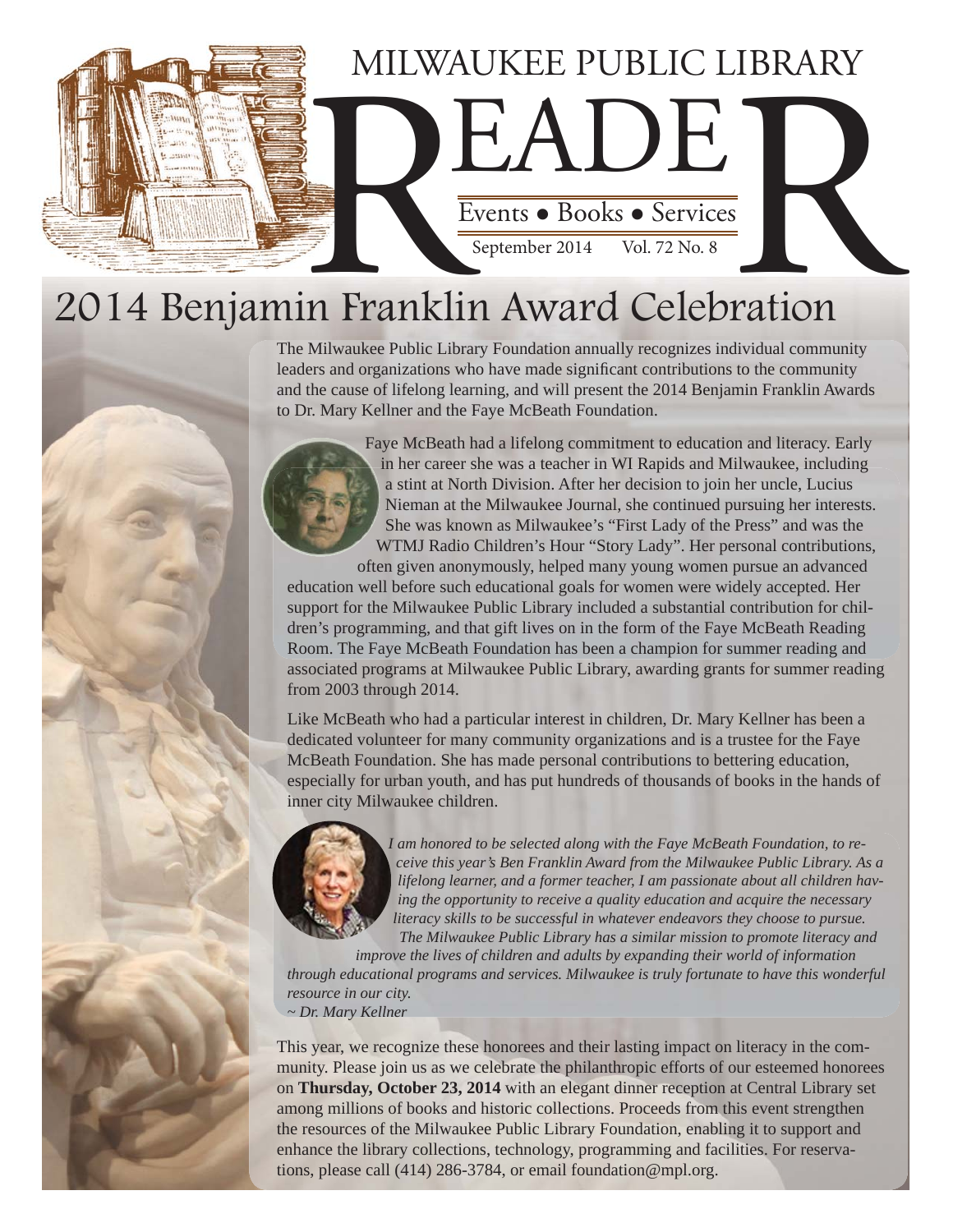FROM THE







The flurry of activity that abounds in homes and communities in preparation for back-to-school always makes September feel like a busy month in the aftermath of lazy summer days.

The library is anything but lazy during busy summer reading days, and our staff certainly isn't letting up in planning events, programs and renovations for the fall.

We have three guest speakers this month – **Leanne Parshalle** on Sept. 9 (see right), **John McGivern** on Sept. 13 (see p. 3) and **J. F. Riordan** (see below), the Library Foundation's **Jeff Cirillo Charity Golf Classic** on Sept. 22, the Friends of the Library **10-cent Used Book Sale**  on Sept. 20, **Harvest Fest** on Sept. 27, and we are once again participating in the **Doors Open Milwaukee** event on Sept. 20 from 10 a.m. to 4:30 p.m.

In addition we're preparing for the grand opening of the East Branch, installing new carpet at Zablocki Library, meeting with the community regarding the renovation of the Tippecanoe Library, and installing the first Express Library in Milwaukee.

I'm personally looking forward to an appearance by new local author J. F. Riordan. *North of the Tension Line* is Riordan's first novel in a fictional series following Fiona, a fierce female protagonist, and an accompanying cast of eccentric characters living in Ephraim, Wisconsin. **Riordan will read from her new novel on Monday, Sept. 29 at 6:30 p.m.** in Centennial Hall, 733 N. Eighth St. The event is sponsored by the Friends of Milwaukee Public Library and Boswell Book Company.

I hope you'll join us for some of the exciting events we have planned for this month and throughout the fall. Your library is always a great destination for family fun, interesting programs, and community events for everyone.

aula

## Blues to the Rescue

Self-taught photographer Leanne Parshalle heard her first blues concert at Century Hall in Milwaukee. After moving to Los Angeles, she continued to be inspired by the music and how the genre brings people from different demographics together in a common passion for the blues.

Parshalle will discuss her historic photographs taken at a variety of blues festivals and concerts on **Tuesday, Sept. 9, 6:30- 7:30 p.m.** in the Richard E. and Lucile Krug Rare Books Room at Central Library. The southeastern Wisconsin blues scene will also be reflected upon. Part of the Richard E. and Lucile Krug *Rare Books Room Evening Spotlight Series.*

**An exhibit of Parshalle's work will be on display at Central**  Library Sept. 9 through Nov. 11 in the second floor exhibit **area outside of the Art, Music and Recreation Room.**



*Cash McCall and Willie Dixon, Topanga Canyon Blues Festival, 1993 (photo by Leanne Parshalle)*



**Vision:** The Milwaukee Public Library is an anchor institution that helps build healthy families and vibrant neighborhoods – the foundation of a strong Milwaukee. **Mission:** Inspiration starts here – we help people read, learn, and connect.

Library Director ............................................................ Paula A. Kiely Board of Trustees .......................................................... John Gurda, president; Michele Bria, vice president; Supv. Theodore Lipscomb, financial secretary; Denise Callaway; Ald. Milele Coggs; Sharon Cook; Ald. Ashanti Hamilton; Ald. Nik Kovac; Chris Layden; Joan Prince; Dir. Mark Sain MPL Foundation Board of Directors President ............ Arthur Harrington Friends of the Milwaukee Public Library President .... Marsha Huff

The Reader is published ten times per year by the Milwaukee Public Library to celebrate reading and share news about books, library services and events. The Reader is mailed to members of the Friends of the Milwaukee Public Library, distributed free at library locations and available at www.mpl.org. Call (414) 286-3572 or send

an e-mail with questions or comments to mailbox@mpl.org

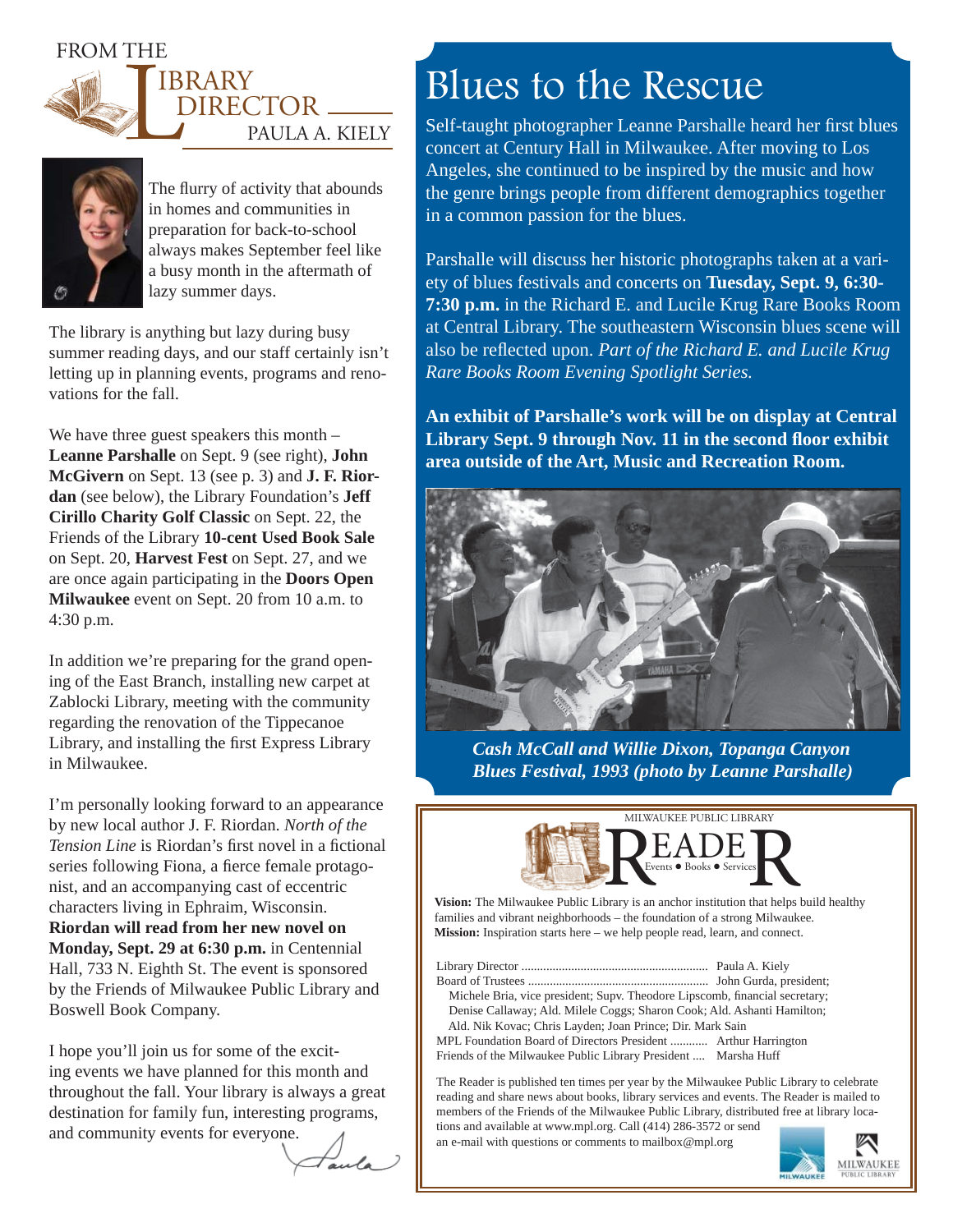

### John McGivern at Milwaukee Public Library



"Around the Corner" host John McGivern will share his experiences growing up on Milwaukee's east side, his memories of the Milwaukee Public Library, and reveal the origins of his popular "Around the Corner" program on PBS and its evolution on **Saturday, Sept. 13, 10:30 a.m.-12 noon** in Centennial Hall, 733 N. Eighth St..

This program is open to the public and is also part of the Friends of the Milwaukee Public LibraryDocent Enrichment Program. For more information, please call (414) 286-8720, or email Friends@mpl.org.



**Around the Corner with John McGivern** In season four of his series on PBS, Emmy Awardwinning actor John McGivern explores what it's like to live, work and play in different Wisconsin communities.

## Literary Luncheon Featured Shauna Singh Baldwin



The Friends of the Milwaukee Public Library hosted their annual Literary Luncheon on Thursday, May 8th at the Wisconsin Club. Shauna Singh Baldwin, MPL Friends Member and guest author, read selections from her latest novel *The Selector of Souls*. Special

thanks to Corporate Sponsors Robert W. Baird & Co., Milwaukee Press Club/ MPC Endowment, Uihlein Wilson Architects, and Event Partner Boswell Book Company. Friends memberships and support of the Spring Literary

Luncheon enhance library collections and make it possible to offer quality literary events for patrons of the Milwaukee Public Library.

*Pictured above: author Shauna Singh Baldwin; pictured right: Library Director Paula Kiely, Singh Baldwin, Judy Bridges, founder of Redbird Studio, and Mayor Tom Barrett. Photos by Andrew Holman*



**Book Sale coincides with Doors Open Milwaukee**



**10¢ Used Book Sale:** Saturday, Sept. 20, 9 a.m.-4 p.m. Central Library, 814 W. Wisconsin Ave., Meeting Room 1

Featuring a large selection of used books, books on tape, magazines, comics, sheet music, children's books and more. All proceeds from this sale benefit the Milwaukee Public Library. Friends members may enter

sales 30 minutes before the public with current membership card. Please use the Eighth Street entrance and present your card.

**There will be a 1/2 price sale in the Bookseller Used Book Store during the 10-cent Sale.** Next sale: November 22, Holiday Sale ~ Central Library, 814 W. Wisconsin Ave.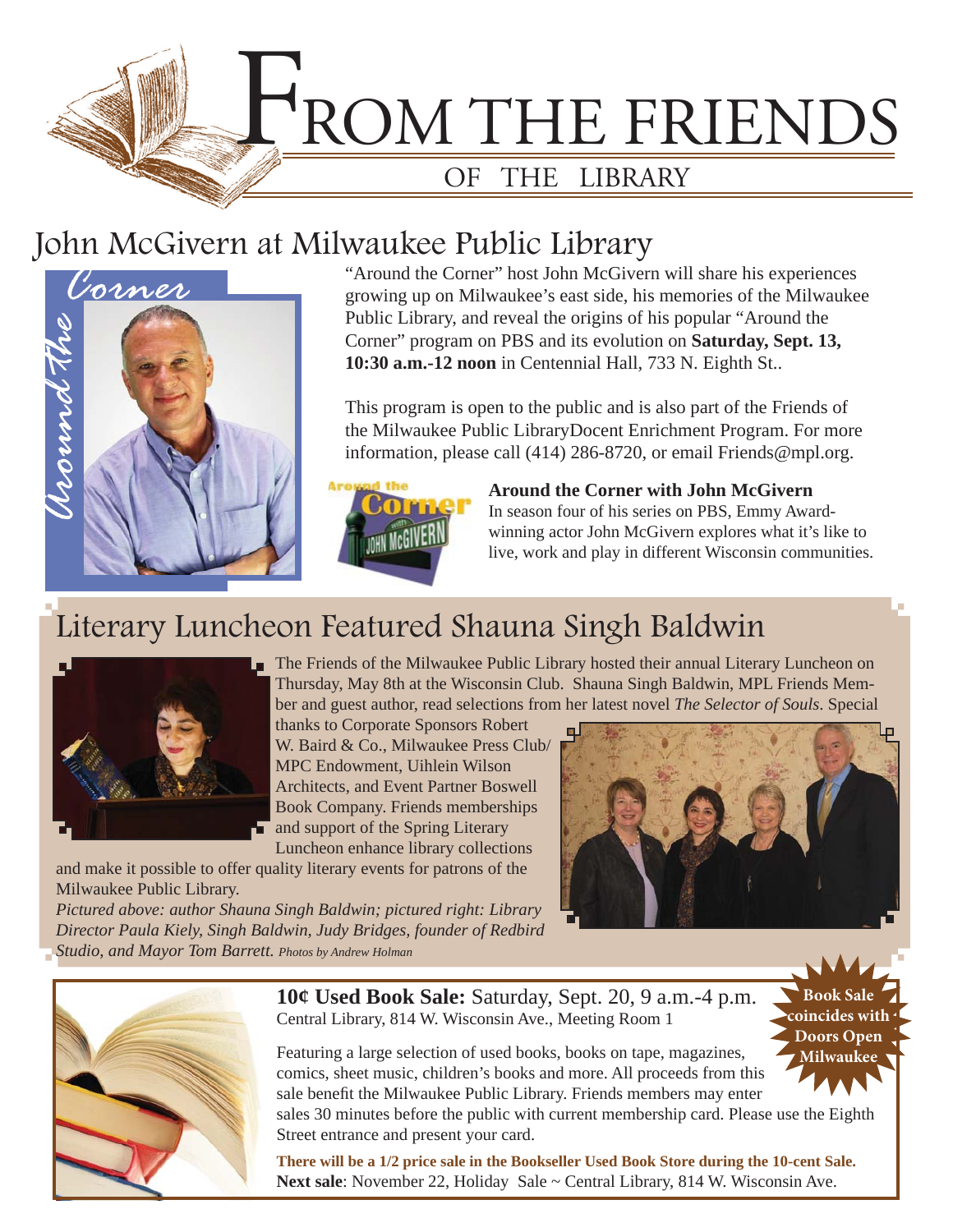

#### **[The Unknown Henry Miller: a Seeker in Big Sur](https://encore.mcfls.org/iii/encore/record/C__Rb3750699)** by Arthur



Hoyle. 92 M64816H. 2014. H Hoyle recounts Miller's career, focusing on his H time in Big Sur from 1944 to 1961. It was during this period that Miller wrote many of his most significant works. He also married and divorced twice, raised two children, painted watercolors, and tried to live an aesthetic and personal doctrine a of self-realization. o

#### **[Tibetan Peach Pie: A True Account of an Imaginative Life](https://encore.mcfls.org/iii/encore/record/C__Rb3738716)** by



Tom Robbins. 92 R6365TP. 2014. T Counter-cultural icon Robbins covers the significant benchmarks of his life: childhood troublemaking, passionate travels around the world, and m jumping down rabbit holes on LSD. Now in his j eighties, he continues to embody Zen coolness e and bohemian charm telling his life story with his a trademark helical prose. t

#### **Stand Up Straight and Sing!** by Jessye Norman. 927.873 N842.



This is a lovely memoir by the very private [soprano and National Medal of Arts recipient who](https://encore.mcfls.org/iii/encore/record/C__Rb3738717)  was raised in a supportive but segregated world. Norman takes readers from her close-knit child-N hood community in Georgia to the world's grandest stages, and tells about her friendship with icon Marian Anderson and singing for Rosa Parks.

#### **Knitting Yarns: Writers on Knitting** by Ann Hood.

2014.



746.432 K7195. 2014. 7

What exactly is it about knitting? Why do so W many people knit? In this collection of essays, m twenty-seven writers explain how knitting has healed, challenged, or helped them to grow. h Touching, funny, and sometimes heart-rending, T the stories are sure to enchant knitting enthusiasts and maybe even tempt a non-knitter to try. a

#### **The Quick** by Lauren Owen. Science Fiction. 2014.



In 1892 Victorian London James Norbury has In disappeared and it is up to his sister, Charlotte, to find him. When she arrives in London, she discovers James has joined the world of the supernatural hidden within the city. As she is searching, Charlotte learns that the answer to her brother's disappearance lies behind the doors of the mysterious Aegolius Club, whose predatory

members include some of the most ruthless and bloodthirsty men in England.

#### **Since You've Been Gone** by Morgan Matson. YA Fiction. 2014.



Emily wakes up one summer day to find that her bubbly and fearless best friend Sloane, the one who helped coax her out of her shell, has left without saying goodbye. When Sloane sends a letter containing a random list of 13 tasks for Emily, she begins a transformative summer, crossing each task off her list, hoping it will lead her to her best friend. b

**The String Diaries** by Stephen Lloyd Jones. Mystery. 2014.



When you have the feeling that someone is W watching you, it's usually just your imagination. But something has truly been following Hannah B and her family for nearly two hundred years, as documented in diaries passed to Hannah from her mother. This being can shift to look and sound like anyone – even someone Hannah loves.

#### **Big Little Lies** by Liane Moriarty. Fiction. 2014. **Big Little Lies** b



Three women, all mothers, are each at a cross-T roads and are potentially involved in a riot at a school trivia night that leaves one parent dead. [Strong cocktails and a lack of food contribute to](https://encore.mcfls.org/iii/encore/record/C__Rb3754242)  S the chaos, but when someone falls over a railing many suspect it wasn't an accident. If it was murder, who's responsible and why?

#### **Dear Daughter** by Elizabeth Little. Mystery. 2014.



Janie Jenkins, a former celebrity accused of kill-Ja ing her mother (a crime she doesn't remember committing), has just been released from prison. She has one lead on who the real killer is and goes undercover to track them down. The deeper g she digs the more sinister secrets she uncovers. [Fans of Tana French and Gillian Flynn will enjoy](https://encore.mcfls.org/iii/encore/record/C__Rb3750498)  F the smart narrator and the twists and turns.

#### **Life Drawing** by Robin Black. Fiction. 2014.



Gus is a painter and is married to Owen, a writer. G They move to the country to enjoy a quiet life of artistic companionship. But their idyll is inter-a rupted when a younger woman appears on the scene. The result is an emotionally complex novel depicting a marriage, mature love and the regret, d desire and forgiveness of which they are a part.

*Contributed by Center Street librarians Jane [Haupert, Kim Johnson and Gloria Makris and Central Library](https://encore.mcfls.org/iii/encore/record/C__Rb3762094)  fi ction selector Jacki Potratz.*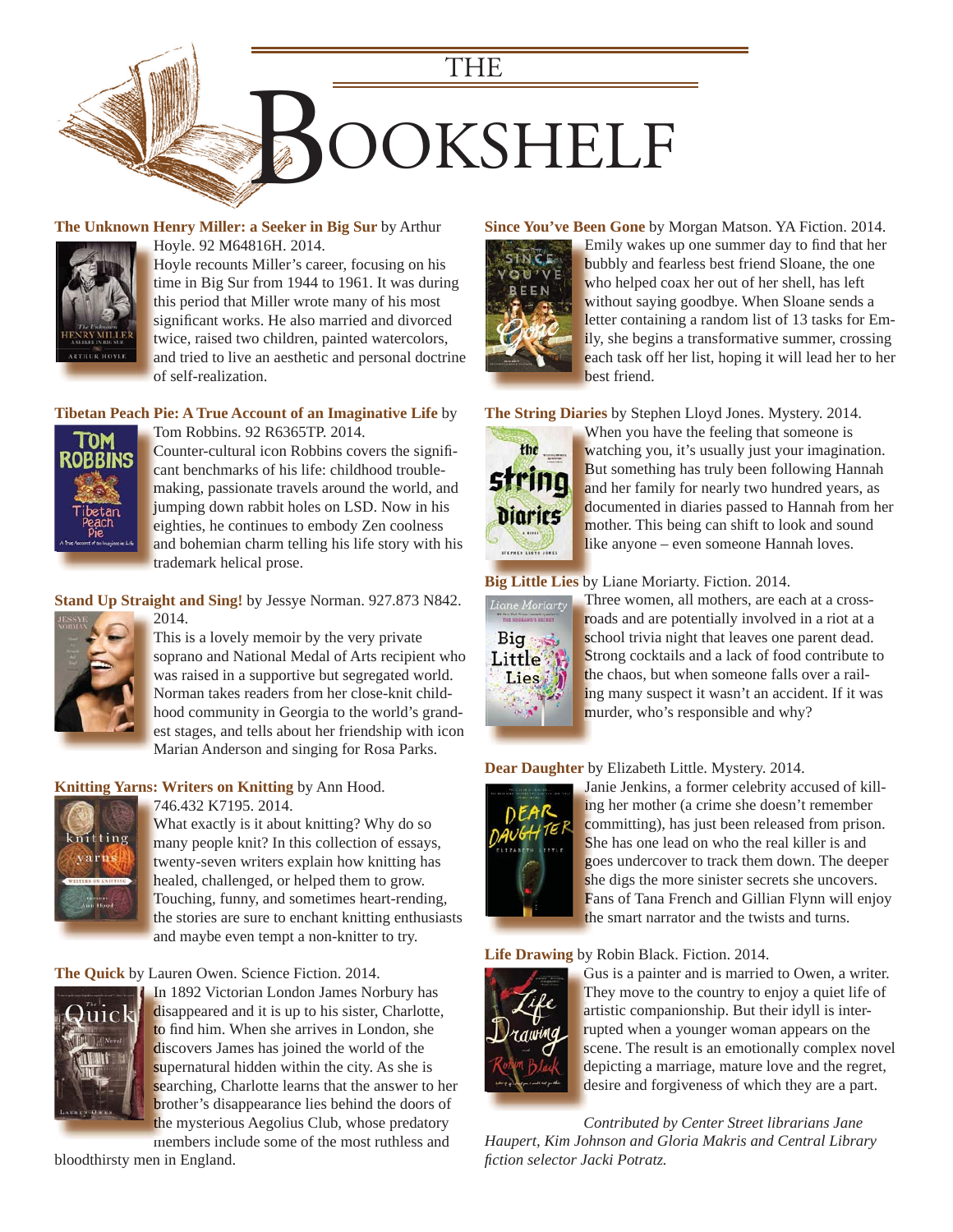# HILDREN'S ROOM

## Back to School

September means kids are headed back to the classroom for another year of learning.

From parent resource books to graded booklists, the Milwaukee Public Library has resources that will ease the transition from summer to school.

Join us for our September Lunch and Learn on Wednesday, Sept. 10 from 12-1 p.m. at Central Library. This month's topic – "Back to School Resources" – will cover tips, suggestions and



**Chu's First Day of School** by Neil Gaiman; illustrated by Adam Rex. PIC GAIMAN. (Ages 4-6)

Chu is heading to his first day of school. Like many young children, Chu is nervous for all [the familiar reasons, but he's also afraid of his](https://encore.mcfls.org/iii/encore/record/C__Rb3742667)  rather loud sneeze and what the other children will think of him.

**Monsters Love School** by Mike Austin. PIC AUSTIN. (Ages 4-8)

The delightfully charming monsters from **Monsters Love Colors** are off to Monster School. Blue is convinced that he already k[nows enough and doesn't need school. Will](https://encore.mcfls.org/iii/encore/record/C__Rb3746048)  his first day there convince him otherwise?





**Horrible Harry and the Hallway Bully** by Suzy Kline; illustrated by Amy Wummer. INT KLINE. (Ages 6-9)

> Every student has their eye on being selected for the prestigious hallway safety patrol squad. What will Harry and his friends do when they suspect [someone is abusing their safety patrol powers and](https://encore.mcfls.org/iii/encore/record/C__Rb3737888)  possibly even trying to rig the Spring Book Fair Raffle?

**Kelsey Green, Reading Queen** by Claudia Mills; pictures by Rob Shepperson. INT MILLS. (Ages 7-10)

In the first *Franklin School Friends* book, Kelsey's third grade class is vying to win the [schoolwide reading contest. Kelsey could read all](https://encore.mcfls.org/iii/encore/record/C__Rb3676023)  day, but can they win if Simon is cheating and if Cody is afraid to read?



resources that will help you start your child off to a school year geared for success!

Teacher in the Library resumes on Monday, Sept. 15 at nine library locations. Teachers are available during after-school hours to assist students in grades 1-8 with homework help, academic support and encouragement. Children under 8 must be accompanied by a responsible adult. Visit www.mpl.org for a complete list of Teacher in the Library locations and program times.

Your library card is an essential back-to-school supply for both you and your child! Parents who read and use the library have kids who read and use the library. Getting a library card is fast and easy. Simply stop in any Milwaukee Public Library to get yours today!



**Middle-School Cool** by Maiya Williams; illustrated by Karl Edwards. SF WILLIAM. (Ages 9-13) The students of Journalism 1A chronicle the odd [events at Kaboom Academy for the student news](https://encore.mcfls.org/iii/encore/record/C__Rb3737755)paper *The Daily Dynamite*. "Problem students" are selected to attend Kaboom Academy which has some alternative, slightly magical, strategies for reinvigorating students' interest in learning.

**[A Smart Girl's Guide, Middle School: Everything](https://encore.mcfls.org/iii/encore/record/C__Rb3739523)  You Need to Know About Juggling More Homework, More Teachers, and More Friends!** by Julie Williams Montalbano; illustrated by Cathi Mingus. 373.236 W732. (Ages 10-14) This guide to navigating middle school for girls is

complete with tips, quizzes, and practical advice.





**[Tinkerlab: A Hands-On Guide for Little Inven](https://encore.mcfls.org/iii/encore/record/C__Rb3756645)tors** by Rachelle Doorley. 600 D692. (Adult) Based on a well-loved blog (tinkerlab.com), this book captures highly engaging and accessible projects for the littlest learners on up. Inspiration abounds for the classroom or home: make a potion, paint with bubbles, or design a marble run.

**Bullying Antidote: Superpower Your Kids for Life** by Louise Hart. 649.6 H325. (Adult) How we raise our children has the power to perpetuate or eliminate bullying behaviors, according to Hart & Caven. Instilling self-respect and building self-esteem in children, while maintain[ing positive parenting practices can greatly impact](https://encore.mcfls.org/iii/encore/record/C__Rb3685944)  the pattern of bullying. There is much to consider here and solid advice on preparing children for what they may face in school or on the playground.